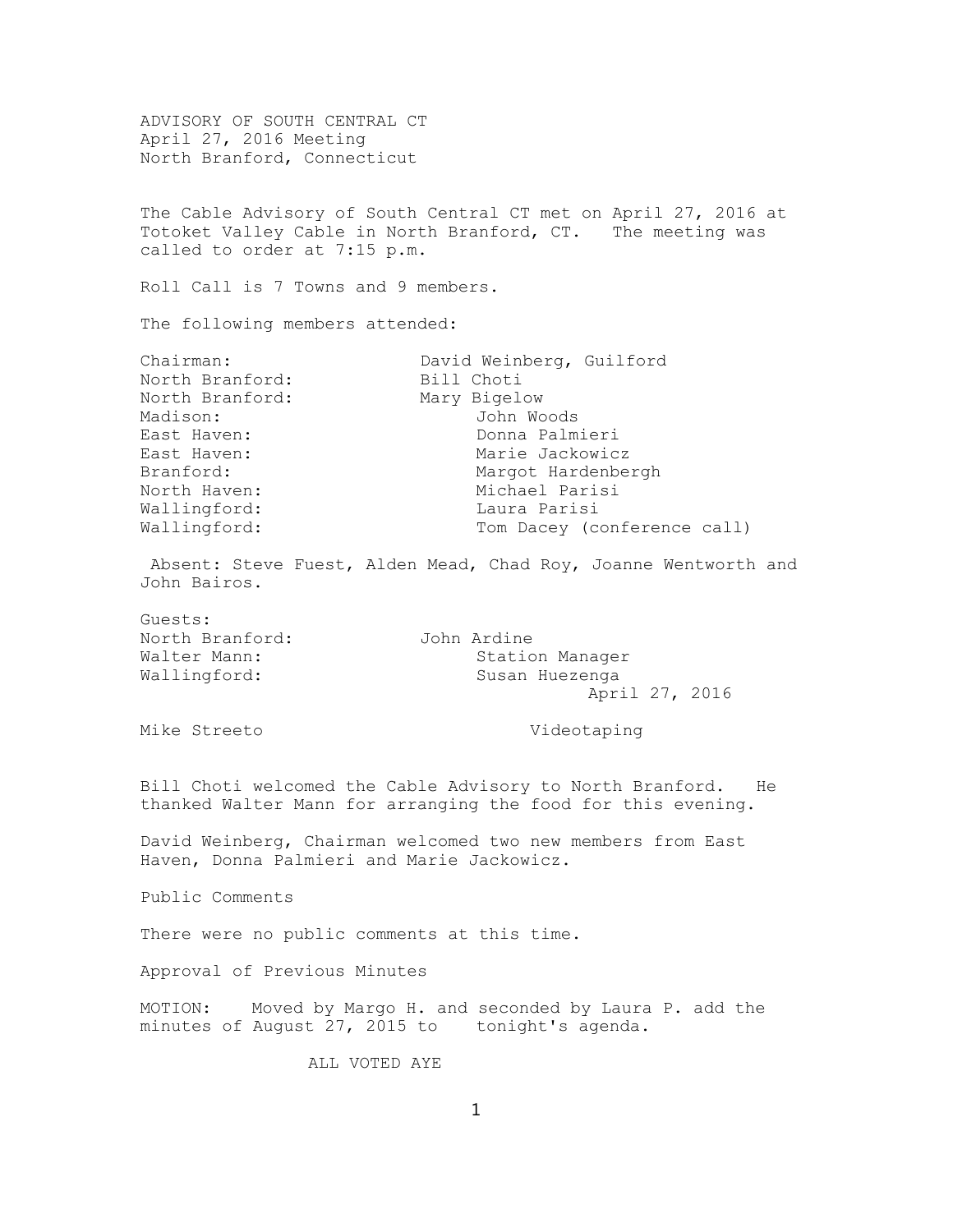MOTION: Moved by Margo H. and Tom. D. to accept the August 26, 2015 minutes as submitted. ALL VOTED AYE ABSTAINING-Laura Parisi, Bill Choti, Donna Parieri & Marie Jackowicz April 27, 2016 MOTION: Moved by Margot H. and seconded by Tom D. to accept the October 22, 2015 minutes submitted. ALL VOTED AYE ABSTAINING: DONNA PALMIERI, MARIE JACKOWICZ, Mary Bigelow MOTION: Moved by Margo H. and seconded by Laura P. to accept the February 25, 2016 minutes as submitted. ALL VOTED AYE ABSTAINING - DONNA PALMIERE, MARIE JACKOWICZ Margo H. requested that all future minutes contain the name of the Town that the Advisory Council held their meeting.

Chairman's Report

Chairman Weinberg stated that the Advisory website is in the process of being updated.

Susan H. asked during the Chairman's report, if there was a reason the Advisory Council did not meet in Wallingford s

since 2010. She questioned if the Council had changed their meeting policy.

Mary B. remarked that many members of the Council found the Towns of Wallingford and Madison too far to travel, especially in the winter.

It was decided that Wallingford would be on the agenda for a summer or early fall meeting. The schedule would be revised in the future.

Susan H. remarked that she appreciated this and would love to show the Council the new half-million dollar building in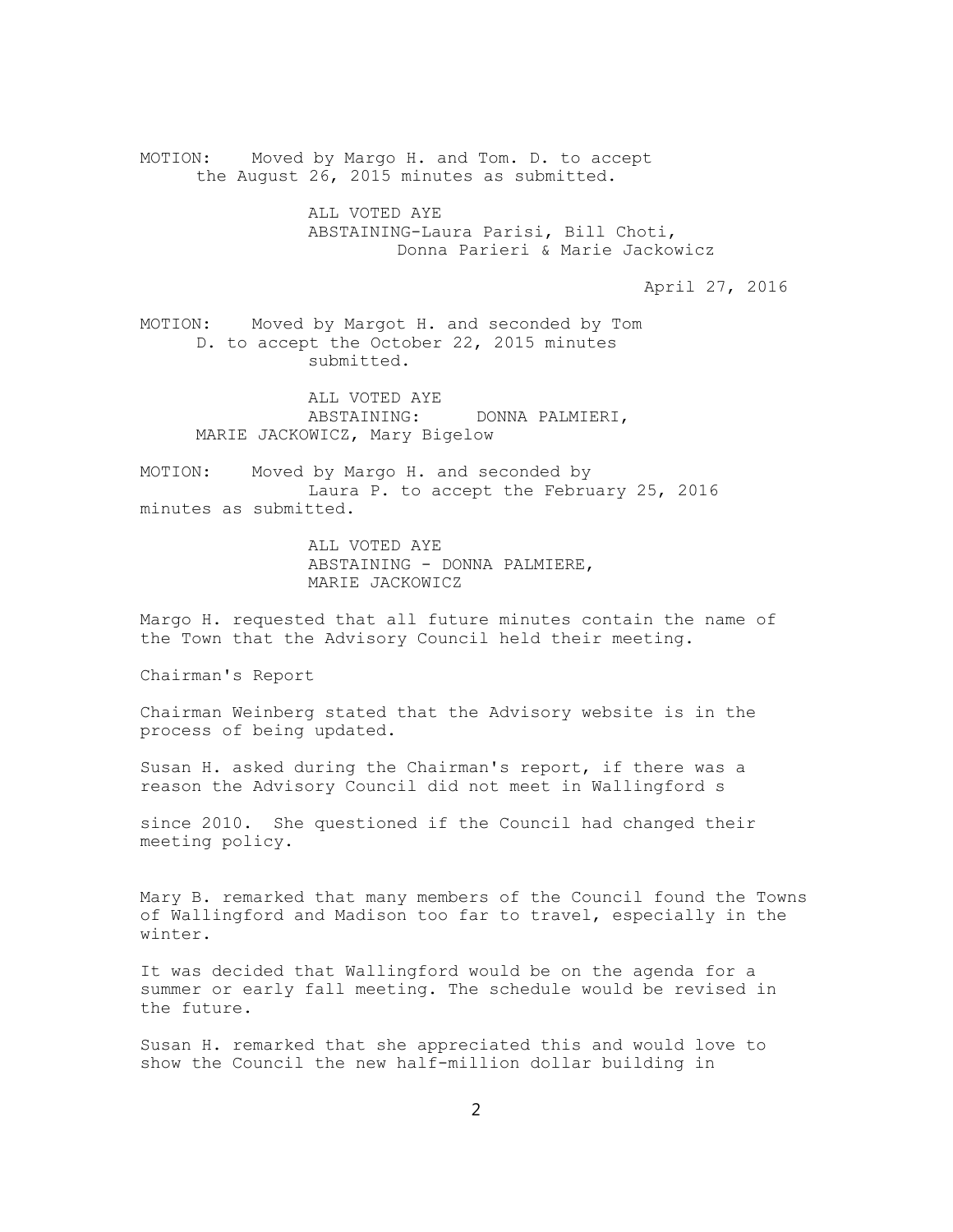Wallingford.

Correspondence

Chairman Weinberg reported on the following correspondence:

1. To add seats on the Alliance Board and meet twice a year and have one hour conference calls once a month. The North East Region of Alliance is accepting nominations until May 2, 2016. If anyone is interested please contact David Weinberg.

2. Locke Lord - Programming changes from Comcast.

3. Locke Lord - Concerning a contract dispute.

4. Renaming of digital channels.

Treasurer's Report

Tom Dacey reported on the following:

As of April 27, 2016 Expenses:  $\frac{131.98}{ }$ Check Balance: \$ 7,809.45 CD Interest: \$ 2.04 CD Interest:  $\qquad \qquad$  \$ 2.18 CD Balance; \$12,904.13 Total Cash Reserve: \$20,713.58

Insurance Subsidiaries

Mary Bigelow remarked that the Board voted last year to contribute to each PEG's insurance for \$300.00 She stated that the Board would vote on this each year.

MOTION: Moved by Laura P. and seconded by Bill C. to contribute \$300.00 per town for media insurance and to pay Wallingford \$300 toward their insurance for 2016. ALL VOTED AYE

Old Business

Chairman Weinberg stated that the Council received a complaint from three Wallingford residences.

April 26, 2016

Susan H. remarked that the residences have dropped their complaint.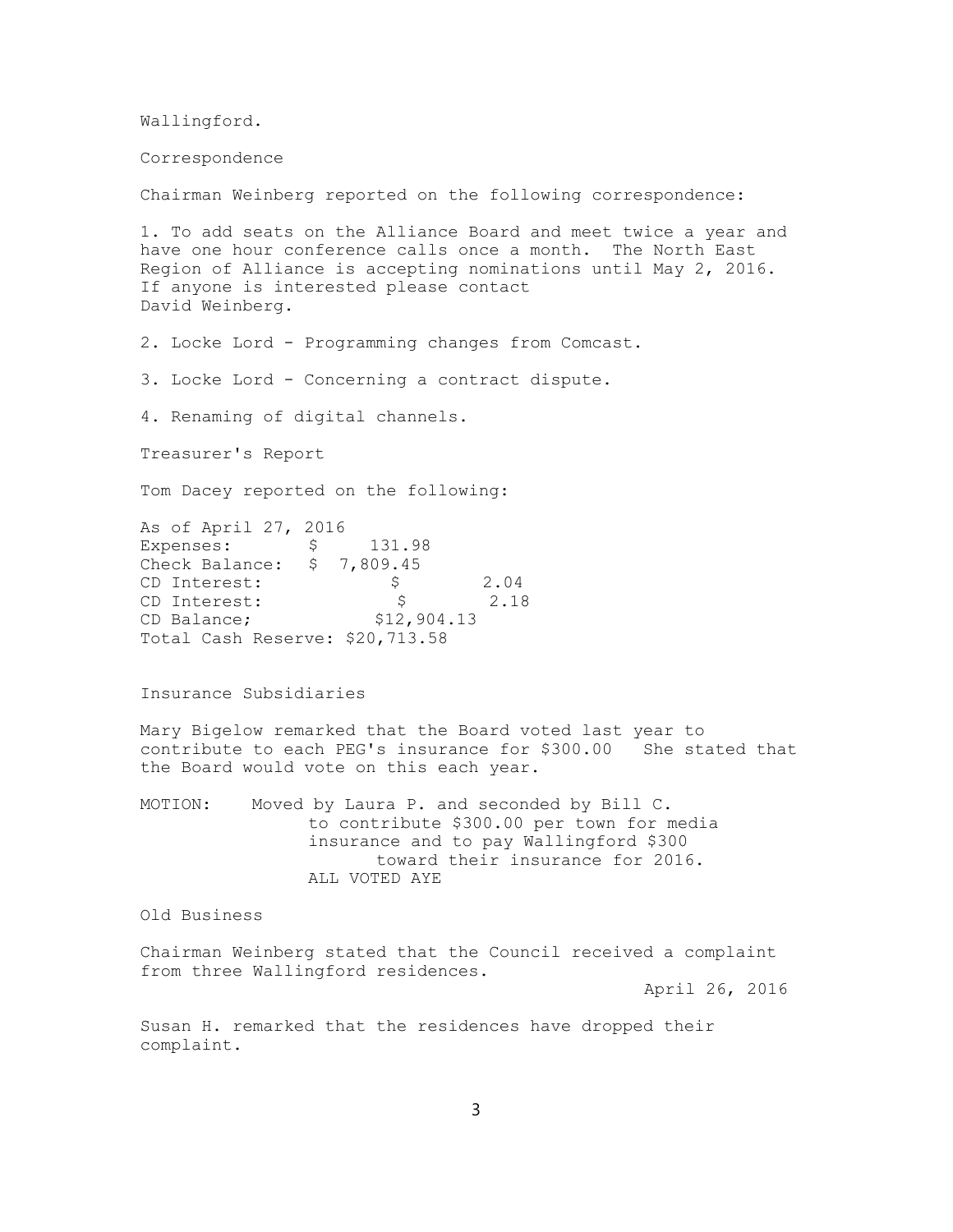Chairman Weinberg stated that the Council should have this in writing also as he does not want any future complaints about this issue not being completed.

Annual Reports

Chairman Weinberg remarked that each PEG should have their Annual Report filed by now with PURA. He stated that East Haven has an abstention.

Mary B. mentioned that some members' terms end this year and she remarked that everyone should check with their appointing parties for reappointment.

Budget Committee

Tom D., David W. and Aldin were appointed to the budget committee.

Nominating Committee

Laura P., Margot H. and Michael P. were appointed to the nominating committee.

Tom D. remarked he would stay on as Treasurer. David W. stated he would remain as Chairman. Mary Bigelow stated she would remain as Vice Chairman.

Mary Bigelow mentioned the next meeting would be in North Haven and the committee should attempt to find a speaker.

Walter Mann stated he would try to find a speaker.

OTHER

Vice Chair Bigelow stated that she received a call from Rob Becker concerning Channel 19 in East Haven. She asked that John Bairos and Joe Ferrialo be contacted and turned the matter over to the East Haven representatives.

## Town Reports

North Haven - Michael P. mentioned North Haven has entered the ACM awards and he spoke on various tapings North Haven has accomplished this year. He mentioned that North Haven has six new interns.

North Branford - Bill C. and Walter M., station manager, spoke on a grant they applied for North Branford High School for a switcher. They spoke on the Potato Festival and ongoing tapings. Bill C. mentioned the 60 city tour of the World's Largest Potato coming to North Branford on a tractor trailer truck.